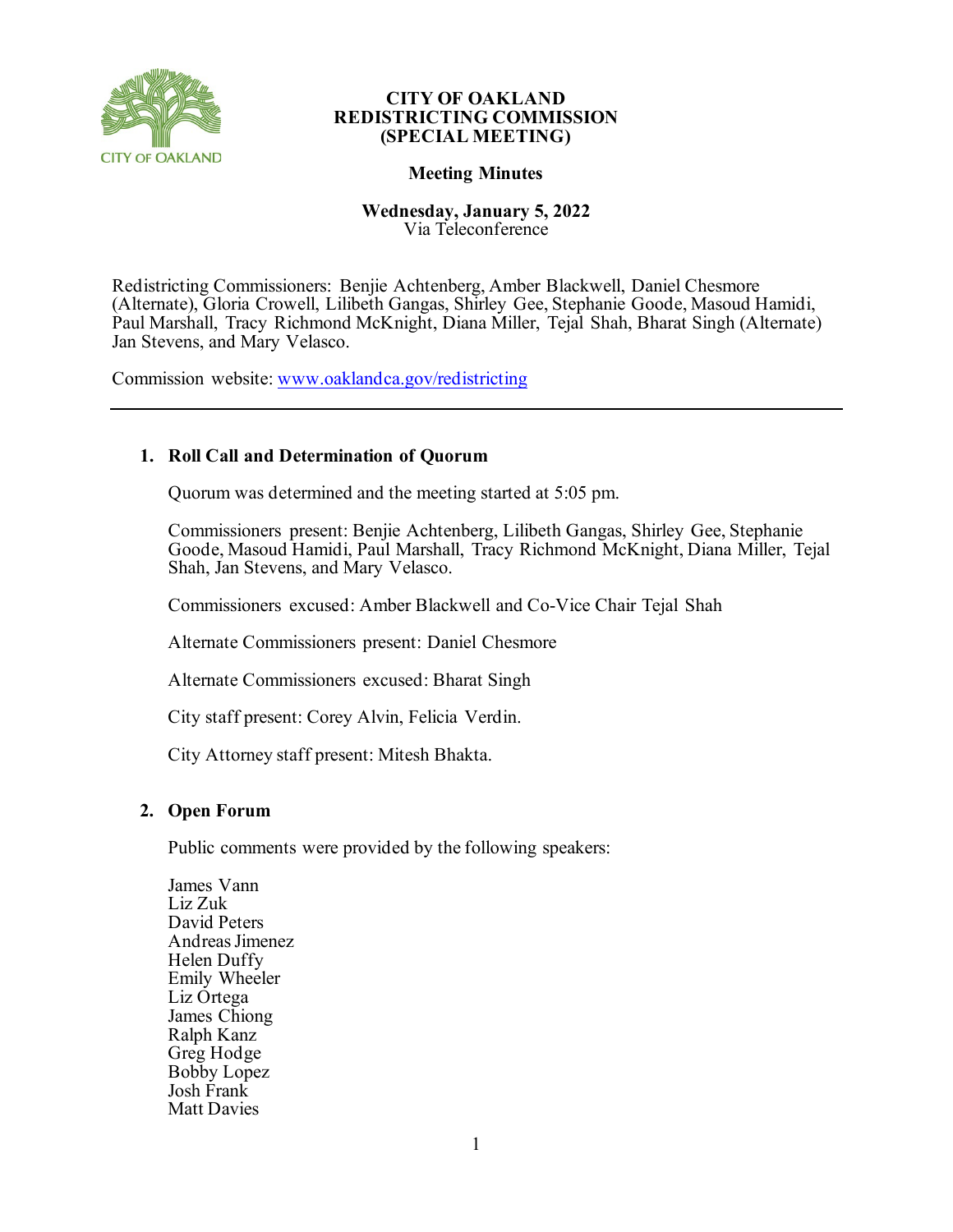## **Meeting Minutes (Continued)**

### **Wednesday, December 13, 2021** Via Teleconference

Paulina Gonzalas Leo Kurtysh Alchemy Griffin Alina Wong Jose Matt Hummel Ernesto Carla Jennie Gerrard Mary Nick Piltch Mary Vail Tom Baker Assata Olugbata Elizabeth Stage MV Watson Iris Merriouns Stephanie

A motion by Chair Gangas seconded by Gloria Crowell to move agenda Item No. 7 ahead of Item No. 6. The motion passed with 12 ayes (Achtenberg, Blackwell, Crowell, Gee, Goode, Hamidi, Marshall, McKnight, Stevens, Velasco, Miller and Gangas).

A motion by Shirley Gee and seconded by Gloria Crowell to retain the Chair and Co- Vice Chairs for the current quarter. The motion passed with 12 ayes (Achtenberg, Crowell, Gee, Goode, Hamidi, Marshall, McKnight, Stevens, Velasco, Miller and Gangas)

#### **3. Disclosure Requirements by Commissioners**

Alternate Commissioner Chesmore (Entered the meeting during Agenda Item #2) spoke with a mayoral candidate and expressed support for her candidacy.

There were no public comments on this item.

#### **4. Outreach Efforts Updates**

Charisma Acey of Eastside Arts Alliance provided outreach updates to the Commission since the December 8th meeting. In-person events occurred at the West Oakland Youth Center and Allen Temple Church. Eastside Arts Alliance continued to share outreach strategies to people on their mailing list. Ms. Acey expressed that in-person outreach was necessary to reach people who are traditionally considered hard to reach and to people who feel their voices have not been heard.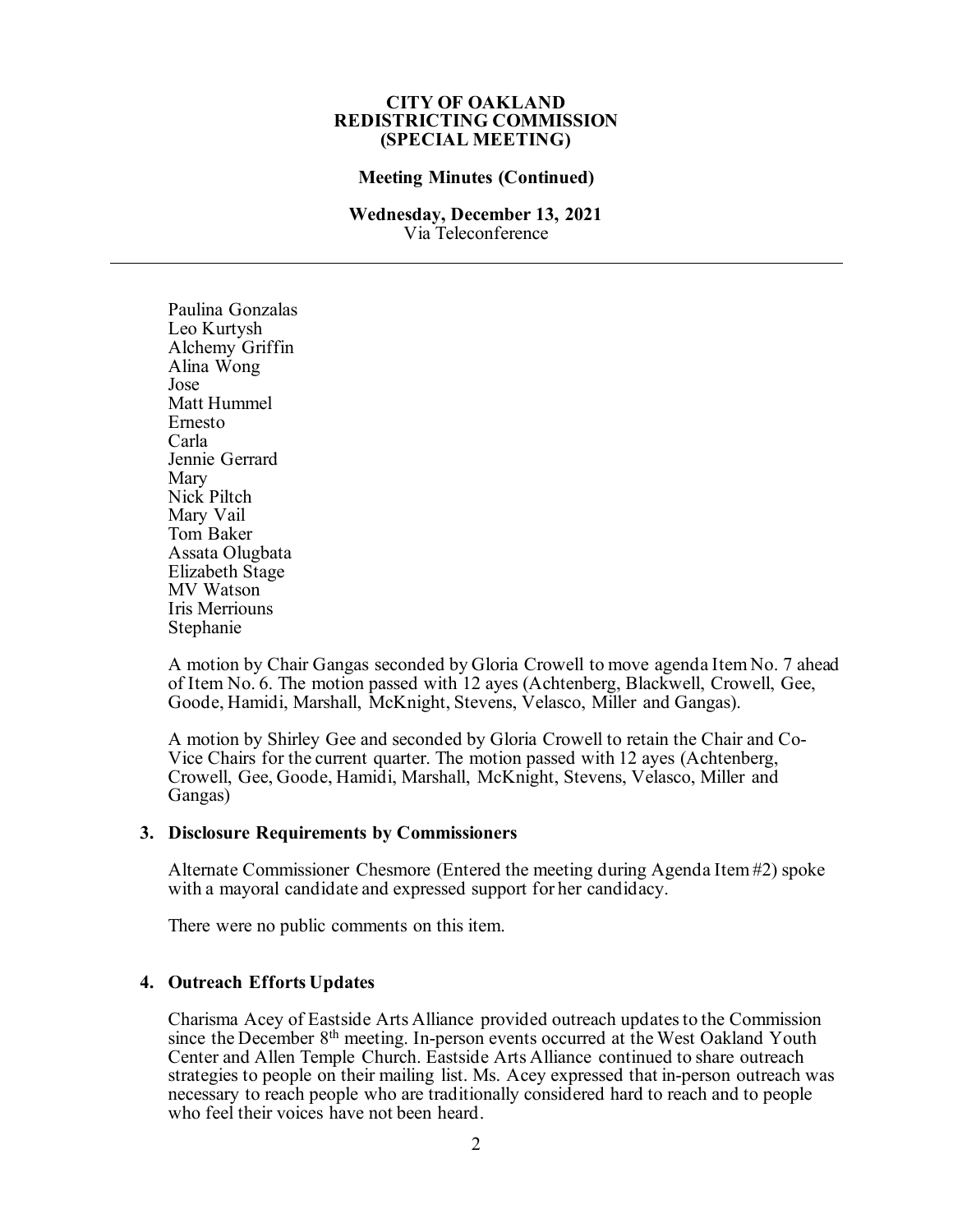## **Meeting Minutes (Continued)**

#### **Wednesday, December 13, 2021** Via Teleconference

Public comments were provided by the following speakers:

Cheryl Walton Oscar Yassin Brooke Levin David Peters Carla Guerra Iris Merriouns Ralph Kanz

## **5. Oakland Rising Presentation**

A motion by Commissioner Crowell and seconded by Commissioner Shah to reduce the presentation time by Oakland Rising to five minutes. The motion passed with nine ayes (Achtenberg, Crowell. Gangas Gee, Goode, Marshall, Miller, Shah, Velasco) and one no (Hamidi) and one abstention (Stevens).

Liz Zuk removed her presentation from the agenda.

Public comments were provided by the following speakers:

Cheryl Walton Mary Forte Bonnie Hamil Darrel Stewart Doug Blackshear Tom Baker Victoria Figg Karly Ordaz Ms. Joaninha Oscar Yassin Eleanor Otto Chris Do Jose Guzman Elizabeth Stage Mary Ellen Navas Iris Merrioums Fire Table Anne Chef Jodie Smith William R. Randolf Mrs. West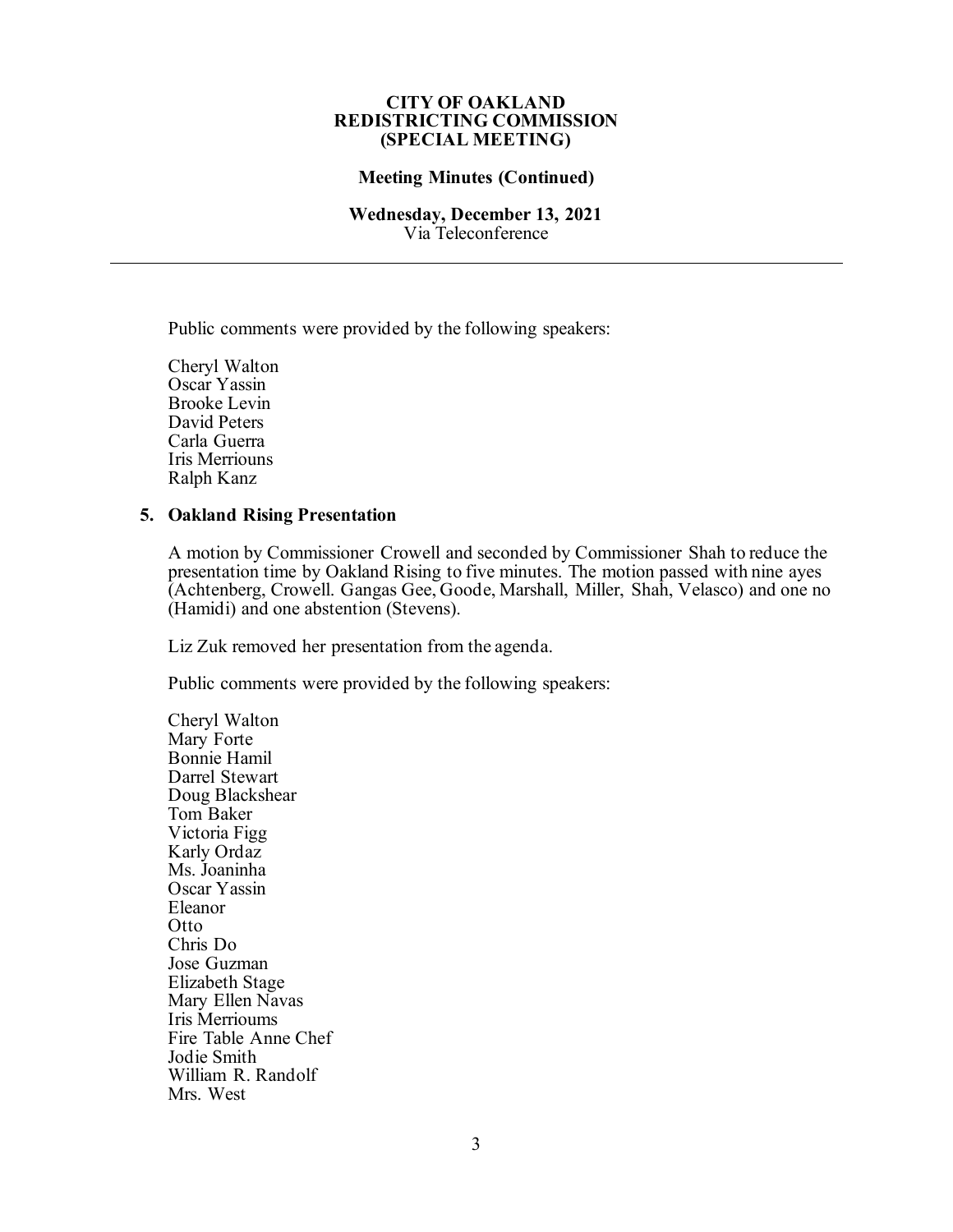## **Meeting Minutes (Continued)**

## **Wednesday, December 13, 2021** Via Teleconference

No action was taken on this item.

A motion was made by Commissioner Crowell and seconded by Commissioner Goode to extend the meeting until 9pm. The motion passed with 11 ayes (Achtenberg, Gangas, Gee (excused at 9pm), Goode, Hamidi, Marshall, Miller, Shah, Stevens, Velasco), Crowell lost connectivity during the vote.

## **6. Commissioner Map Priorities**

Redistricting Partner representative Jacob Thompson-Fisher described verbally and graphically how Commissioner criteria priority was captured on draft map F, draft map K and draft map H and answered specific questions from the Commission regarding their map priorities.

Commissioner Blackwell entered the meeting.

A motion was made to extend the meeting to 10pm by Commissioner Velasco and seconded by Commissioner Stevens. The motion passed with 11 ayes (Achtenberg, Blackwell, Crowell, Gangas, Goode, Hamidi, Marshall, Miller, Shah, Stevens, Velasco) one abstention (Gee, excused at 9pm)

Alternate Commissioner Chesmore entered the meeting and exited shortly after.

The following public speakers provided public testimony:

David Peters Nick Otto Oscar Yassin Phil Dowd Kate Malisha Chesney Tom Baker Harlo Mariorie Haskell Karla Guerra Paulette Johnson Carolyn Tania Dumas Ralph Kanz Mrs. West